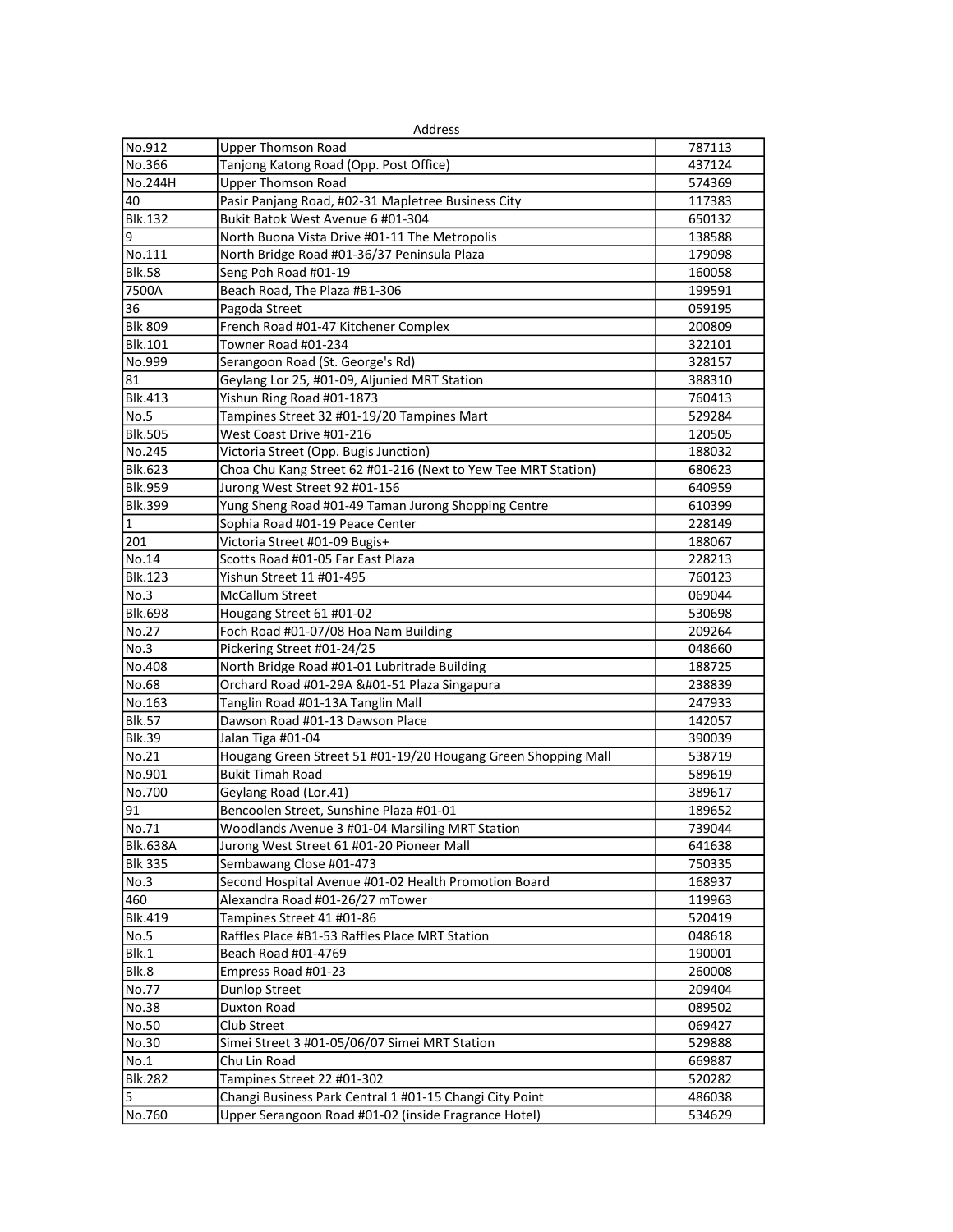| No.1            | Raffles Quay #B2-08/09 One Raffles Quay                                           | 048583           |
|-----------------|-----------------------------------------------------------------------------------|------------------|
| No.802          | Bukit Batok West Avenue 5 #01-12, Bukit Gombak MRT Station                        | 659083           |
| No.379          | Lorong 1 #B1-02 Toa Payoh Braddell MRT Station                                    | 319757           |
| 20              | Hongkong Street #01-02                                                            | 059663           |
| <b>Blk.256</b>  | Yishun Ring Road #01-1003 Level 1                                                 | 760256           |
| No.200          | Commonwealth Avenue West #02-01 Dover MRT                                         | 138677           |
| <b>Blk.445</b>  | Tampines Street 42 #01-10 (Shop B)                                                | 520445           |
| 175             | Albert Street #01-03/04                                                           | 189970           |
| No.452          | North Bridge Road #01-00 Nam Peng Building                                        | 188733           |
| No.435          | Orchard Road #03-14 Wisma Atria                                                   | 238877           |
| No.301          | Commonwealth Avenue #02-03/04 Queenstown MRT Station                              | 149729           |
| <b>Blk.678D</b> | Jurong West Street 64 #01-345                                                     | 644678           |
| No.170          | Bencoolen Street #01-03 Ibis Hotel                                                | 189657           |
| <b>Blk.338</b>  | Jurong East Avenue 1 #01-1636                                                     | 600338           |
| No. 201         | Boon Lay Way #01-03 Lakeside MRT Station                                          | 649845           |
| 375             | Commonwealth Avenue #02-01 Commonwealth MRT Station                               | 149735           |
| No.238          | Thomson Road #01-06A Novena Square                                                | 307683           |
| No. 1           | Changi Business Park Crescent #01-20                                              | 486025           |
| <b>Blk 491D</b> | Tampines St.45 #01-224                                                            | 523491           |
| <b>Blk 332</b>  | Hougang Avenue 5 #01-K1                                                           | 530332           |
| 55              | Upper Serangoon Road #B1-03 Potong Pasir NEL MRT Station                          | 347694           |
| No.33           | Middle Road #01-02 (Fragrance Hotel)                                              | 188942           |
| No.10           | Bukit Batok Central Shop 5 #01-13, Bukit Batok MRT Station                        | 659958           |
| <b>Blk 242</b>  | Bukit Batok East Avenue 5 #01-K1                                                  | 650242           |
| 34              | Kim Keat Road                                                                     | 328811           |
| No.216          | Joo Chiat Road #01-13/14                                                          | 427483           |
| $\overline{2}$  | Temasek Avenue #B1-01 Promenade MRT Station                                       | 039193           |
| 65              | Bras Basah Road #B1-02 Bras Basah MRT Station                                     | 189561           |
| <b>Blk 289H</b> | Bukit Batok St.25 #01-02                                                          | 657289           |
| 50              | Tanah Merah Ferry Road #01-19 Tanah Merah Ferry Terminal                          | 498833           |
| 5               | Raffles Place #B2-01 Raffles Place MRT Station                                    | 048618           |
| 3150            | Commonwealth Avenue West #02-01 Clementi MRT Station                              | 129580           |
| <b>Blk 523</b>  | Bukit Batok Street 52 #01-721                                                     | 650523           |
| 7               | Haji Lane Level 1                                                                 | 189200           |
| 7               | Rodyk Street #01-31 Watermark @ Robertson Quay                                    | 238215           |
| 31              | Lower Kent Ridge Road #01-03 Yusof Ishak House National University Of             | 119078           |
|                 | Lower Kent Ridge Road Main Building Lobby #01-02 National University              |                  |
| 5               | Hospital                                                                          | 119074           |
| 139             | Tyrwhitt Road #01-01                                                              | 207557           |
| 10              | Eunos Road 8 #01-105 Singapore Post Centre (SingPost)                             | 408600           |
| 181             | New Bridge Road #01-03 Hotel 81 Chinatown                                         | 059418           |
| 220             | Orchard Road, #B1-01 Midpoint Orchard                                             | 238852           |
| 35              | Robinsons Road #01-02                                                             | 068876           |
| 183             | Selegie Road #01-02/03 Fragrance Hotel                                            | 188329           |
| 820             | Thomson Road, #01-26 Mount Alvernia Medical Centre B                              | 574623           |
| 81              | Telok Blangah Road, CD Ante Room 2 #B1-02 ( Harbourfront NEL MRT)                 | 098867           |
| 9               | Kampong Bahru Road                                                                | 169343           |
| Blk 519A        | Tampines Central 8 #01-09                                                         |                  |
| 3               | Pickering Street #01-46                                                           | 521519<br>048660 |
| 681             |                                                                                   |                  |
| $\vert$ 1       | Punggol Drive #02-04/05/06 (Oasis Terraces)<br>Fusionopolis Place, #01-09 Galaxis | 820681           |
| 9               |                                                                                   | 138522           |
|                 | Bras Basah Road, #01-04 Rendezvous Hotel                                          | 189559           |
| 89              | Victoria Street                                                                   | 188017           |
| I1              | Jurong East Street 21 #02-04 Ng Teng Fong Hospital                                | 609606           |
| <b>Blk 213</b>  | Bukit Batok Street 21, #01-215                                                    | 650213           |
| 122             | Geylang East Central #01-88                                                       | 380122           |
| 45              | Syed Alwi Road, #01-01                                                            | 207636           |
| 21              | Pasir Ris Grove #01-31 Coco Palms                                                 | 518070           |